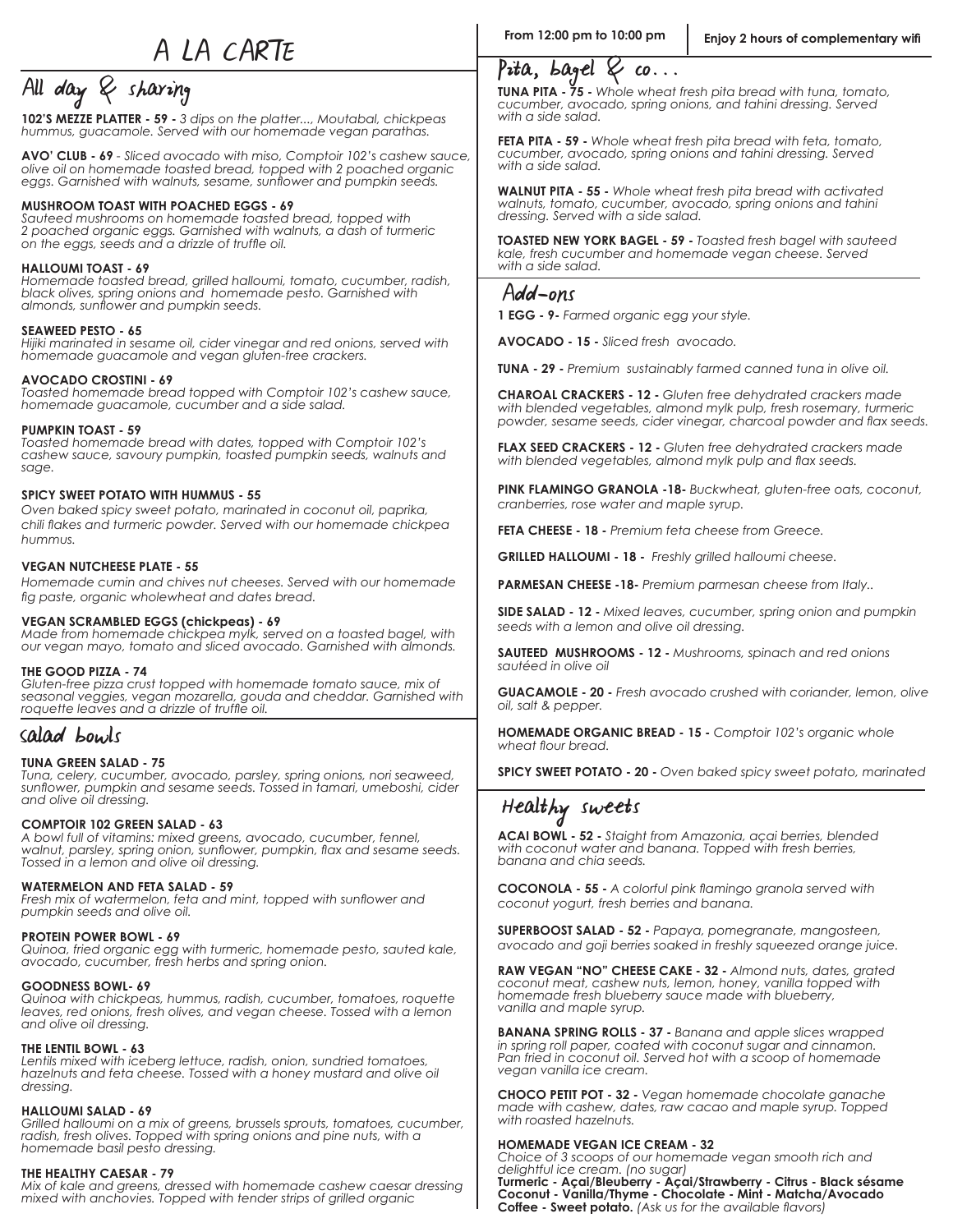## All DAY BREAKFAST

#### **BREAD BASKET - 45**

Homemade bread with sunflower seeds, dates bread, homemade *almond butter and raspberry jam (no sugar).*

#### **2 ORGANIC EGGS ANY STYLE - 45**

Poached, fried, soft boilded or scrambled eggs served with salad and homemade toasted bread with rosemary and olive oil.

### **PUMPKIN TOAST - 59**

*Toasted homemade bread with dates topped with Comptoir102's cashew*  sauce, savoury pumpkin, toasted pumpkin seeds, walnuts and sage.

AVO' CLUB - 69 - Sliced avocado with miso, Comptoir102's cashew sauce, olive oil on homemade toasted bread, topped with 2 poached organic eggs, garnished with walnuts, sesame, sunflower and pumpkin seeds.

**SPIRULINA TOAST - 45 -** *Homemade cashew cream mixed with spirulina*  served on toasted homemade organic bread with sunflower seeds and spirulina sprinkles. Garnished with blueberries.

#### **HALLOUMI TOAST - 69**

Homemade toasted bread, grilled halloumi, tomato, cucumber, radish, black olives, spring onion, homemade pesto, garnished with almonds, *sunflower and pumpkin seeds.* 

VEGAN SCRAMBLED EGGS (chickpeas) - 69 - Made from homemade chickpea mylk, served on a toasted bagel, with our vegan mayo, tomato and sliced avocado, garnished with almonds.

#### **SHAKSHUKA OUR STYLE - 69**

3 fried organic eggs on a bed of roquettes with red and green tomatoes, mixed peppers, topped with sliced avocado, peas and feta cheese, served with crackers.

#### **SUPER CHARGED PROTEIN BOWL - 52**

A protein charged bowl of beans, hummus, fresh tomatoes and onions, *served with scrambled egg and topped with feta cheese crumbles.* **Vegan Choice: Served with Vegan Cheese - 55**

**BUCKWHEAT PANCAKES WITH EGGS - 63- Gluten-free buckwheat** pancakes, 3 organic eggs scrambled with fresh herbs and coconut oil. Homemade guacamole, cucumber and cherry tomato.

#### **BUCKWHEAT PANCAKES WITH FRESH BERRIES - 63**

Gluten-free buckwheat pancakes with organic maple syrup and fresh *berries.*

**VEGAN PANCAKES WITH FRESH BERRIES AND BANANA - 69** Gluten-free vegan pancakes with homemade almond mylk, orange zest, orange blossom and maple syrup. Served with fresh mixed berries, banana and walnuts.

#### **ALMOND BUTTER OATMEAL PORRIDGE - 52**

Gluten-free organic rolled oats cooked in homemade almond mylk, almond butter, maple syrup. Topped with banana, almonds and cinnamon.

**CHOCO PORRIDGE - 52-** Millet, buckwheat, sunflower seeds, pumpkin seeds, cacao powder and maple syrup. Cooked in our homemade almond mylk. *Blueberries to top it up.*

#### **GLOW PORRIDGE - 55**

Gluten free organic rolled oats cooked in homemade almond mylk, *betroot blend and Agent Nateur Collagen Powder "Holi-Mane". Topped z* with fresh berries and chia seeds.

## **CHIA OATS MANGO PUDDING - 52**

A mixture of gluten-free rolled oats and chia seeds soaked in coconut mylk. *Topped with a mango puree.*

#### **ACAI BOWL - 52**

Staight from Amazonia, acai berries blended with coconut water and banana. Topped with fresh berries, banana and chia seeds.

#### **COCONOLA - 55**

A colorful pink flamingo granola served with coconut yogurt, fresh banana *and berries.*



www.comptoir102.com

**102 BEACH ROAD JUMEIRAH 1**

**from 08:00 am to 10:00 pm**



comptoir102

comptoir102 ၜႃ

**Enjoy 2 hours of complementary wifi** 

### Add-ons

**1 EGG -9-** *Farmed organic egg your style.*

**AVOCADO -15-** *Sliced fresh avocado.* 

TUNA -29- Premium, sustainably farmed canned tuna in olive oil.

**CHAROAL CRACKERS -12-** Gluten free dehydrated crackers made with blended vegetables, almond mylk pulp, fresh rosemary, turmeric powder, sesame seeds, cider vinegar, charcoal powder and flax seeds.

**FLAX SEED CRACKERS -12-** Gluten free dehydrated crackers made with blended vegetables, almond mylk pulp and flax seeds.

PINK FLAMINGO GRANOLA -18- Buckwheat, gluten-free oats, coconut, cranberries, rose water and maple syrup.

**FETA CHEESE -18-** Premium feta cheese from Greece.

**GRILLED HALLOUMI -18-** *Freshly grilled halloumi cheese.*

**PARMESAN CHEESE -18-** Premium parmesan cheese from Italy.

**SIDE SALAD -12-** Mixed leaves, cucumber, spring onion and pumpkin seeds with a lemon and olive oil dressing.

**SAUTEED MUSHROOMS -12- Mushrooms, spinach and red onions** sautéed in olive oil

**GUACAMOLE -20-** Fresh avocado smashed with coriander, lemon, *<i>Rolive* oil, salt and pepper.

**HOMEMADE ORGANIC BREAD -15-** *Comptoir 102's organic whole*  wheat flour bread

**HOMEMADE ALMOND BUTTER -10-** *Roasted almonds pureed into a delicious nutty paste.*

**HOMEMADE RASPBERRY JAM -12-** Fresh raspberries, blended with dates, coconut water, chia seeds and maple syrup.

#### **ORGANIC HONEY OR ORGANIC MAPLE SYRUP -12**

**Comptoir 102 is all about good food, and taking the time to pause. Real food for everyday life…**

Three time winner of the What's On Award of Best Healthy Restaurant in Dubai, Comptoir 102 has become a favorite for **healthy eating.** The philosophy behind the restaurant is to offer a more conscious and healthy lifestyle by bringing more **sustainable** and **nutritious food** to its guests, in harmony with our body, our souls and our environment. We source ingredients from **local organic farms,** which allows us to keep the highest standards of quality. Our **sugar-free** and **dairy-free,** with **raw, vegan** and **gluten-free** options menu changes daily according to harvest, just like at home! The aim is not only to serve better tasting food but also more nutritious and natural food for the body. Our **famous smoothies** and **juices** are all vitamin-packed, using locally sourced fruits and vegetables, organic **super foods** and **homemade nut mylks.**

 $COMPIOIR-102$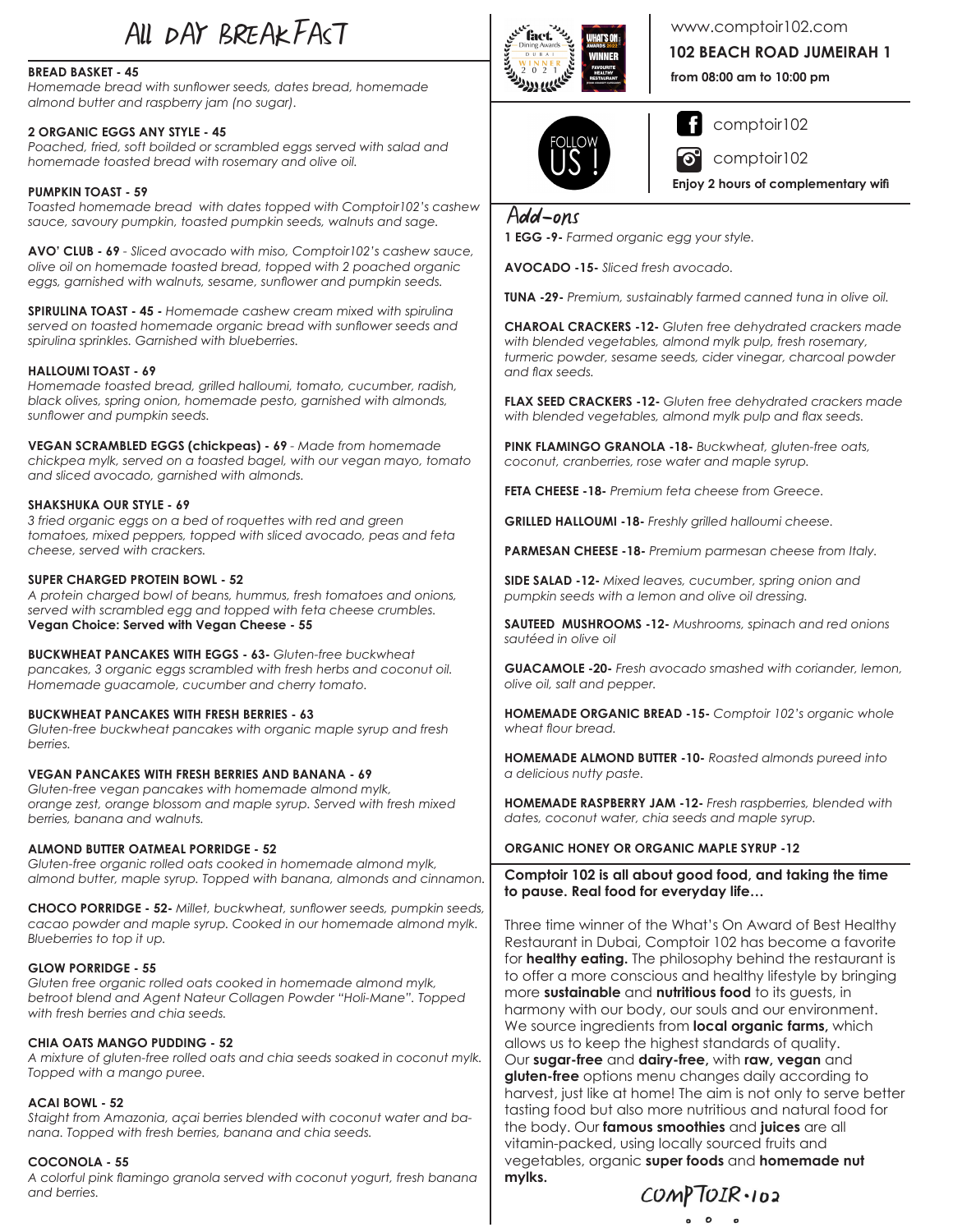# $COMPIOIR-102$

# COFFEES, TEA & CO...

COFFEES (All our coffees can be served hot, iced or frappe.)

*Choice of : homemade Almond Mylk or Oat Mylk*

**Single Espresso - 11**

**Double Espresso - 22**

**American Coffee - 22**

**Café Latte - 29**

**Cappuccino - 27**

**Latte Macchiato** *-* **29**

**Single Macchiato - 22**

**Double Macchiato - 25**

**Flat White - 27**

**Cortado - 27**

**Piccolo - 25** 

**Affogato - 29** *Espresso with 2 scoops of homemade vanilla ice cream. Shredded with vegan homemade chocolate or roasted hazelnut.*

## ORGANIC TEAS

**Peach & Pear - 29** *Smooth and velvety organic white tea mixed with dried peach and pear pieces.* 

**Japanese Sencha - 29** *<i>Drganic green tea with vegetal flavors.* 

**Moroccan Mint - 29** *Traditional blend of green gunpowder and Moroccan Nana mint leaves.* 

**Masala Spice Chai - 29** *Delicious hand blended Indian black teas with oriental masala spices.* 

**Majestic Earl Grey - 29** *A classic tea made with the essence of Bergamot orange and*  finest organic black tea.

**English Breakfast - 29** *Full bodies and malty Assam, blended with fruity ceylon and earthy Yunnan tea.* 

**Ginger Breeze - 29** A refreshing herbal, ginger flavored mix.

**Jasmine Mao Jian - 29** Finest organic green tea gently scented with Jasmine flowers.

**Rose White - 29** Elegant combination of finest organic white tea and fragrant rose.



## www.comptoir102.com

**102 BEACH ROAD JUMEIRAH 1**

**from 08:00 am to 9:30 pm**



comptoir102 comptoir102

**Enjoy 2 hours of complementary wifi** 

 $LAT\ll$  (All our lattes can be served hot, iced or frappe.)

#### *Choice of : Homemade Almond Mylk or Oat Mylk.*

**Matcha Latte - 39** *Homemade almond mylk, matcha tea and maple syrup.*

**Golden Latte - 35** *Homemade almond mylk, tumeric, honey, pepper and cinnamon.*

**Chai Latte - 39** *Homemade almond mylk, masala spices, maple syrup and cinnamon.*

**Rose Latte - 39** *Homemade almond mylk and coconut mylk, beetroot juice, maple syrup and rose water.*

**Hot Chocolate - 35** *Homemade almond mylk with cacoa powder and organic maple syrup.*

## **OTHERS**

**Fresh Ginger Tea - 35** *Fresh ginger, lemon, hot water, honey.*

**Magic Portion - 35** *Fresh ginger, turmeric, lemon, hot water, honey.* 

**Hibiscus Tea - 29** *Hibiscus tea, organic maple, lemon, cold water, lemon slice.*

## VITALITY SHOTS

**Bam shot - 18** *Ginger, lemon, turmeric and black pepper.*

**Gut Tonic - 18** *Organic apple cider, ginger, star anise, lemon and cayenne pepper.* 

"The information presented on Comptoir 102's menu is for educational purposes only. It is not intended for use in the diagnosis, treatment, cure or prevention of any health condition and should not be used as substitutes for consulting with a physician or a health care professional".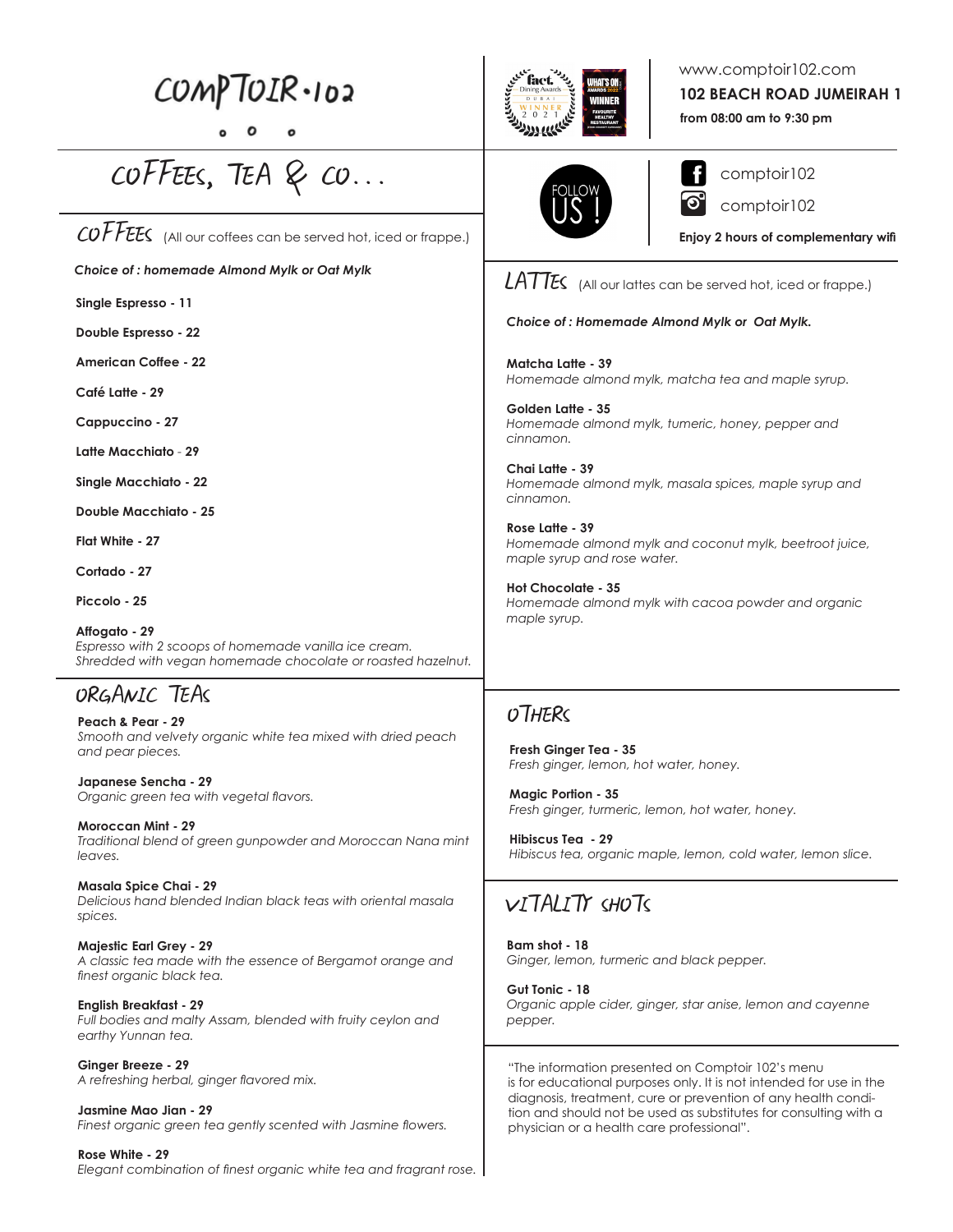$COMPIOIR-102$ 

JUICES & SMOOTHIES

## JUICES

*All our juices are freshly made with organic fruits and vegetables. Nothing added!*

Sunscreen - 39<br>Sunscreen - 39 **Carrot, mango, coconut oil** *Skin regenerator, healthy hair and nails, anti-bacterial.*

**Heavy Metal Green - 39 Kale, cucumber, fennel, celery, spirulina, coriander, lemon juice** Digestive support, improve circulation, detoxifier, metal chelator.

**Energy Kick - 39 Pineapple, ginger, guarana** Anti-inflammatory, immune support, metabolism booster.

**Skin Glow - 35 Pomegranate, cucumber, red apple, açai** Antioxidant, anti-inflammatory, healthy skin, cell growth.

**Slim Juice - 35 Watermelon, coconut water, rose water, strawberry** *Mind and body purification, electrolyte rich, refreshing, calming.* 

**Immunity Juice - 37 Apple, carrot, ginger** Anti-inflammatory, immune support, reduces cholesterol.

**Skinny Boost - 35 Pineapple, cucumber, green apple, ginger, basil** Digestive aid, reduces fat absorption, anti-bacterial.

**Make my Heart Beet - 35 Red apple, beetroot, carrot, ginger,cinnamon** Anti-inflammatory, immune support, reduces cholesterol and *keeps your blood presure in check.*

**Color me Pink - 35 Green apple, beetroot, carrot, fennel, pomegranate, ginger** *Helps increase your stamina and stay physically active.* 

## DETOXIFYING WATERS

**Black Lemonade - 29 Filtered water, Activated charcoal, lemon juice, maple syrup**  Detoxifier, digestive cleanser, flat tummy.

**Master Cleanser - 29 Filtered water, lemon juice, maple syrup, cayenne pepper** Detoxifier, digestive aid, alkalizing, hangover helper.

MOJITOS

**Lime and Mint Mojito - 32 Sparkling water, green apple, lime, mint, maple syrup** *Improves digestion, treats bad breath.* 

**Watermelon Strawbery Mojito - 32 Sparkling water, watermelon, red apple, strawberry, lime and mint.**  *Simply refreshing!*



www.comptoir102.com

**102 BEACH ROAD JUMEIRAH 1**

**from 08:00 am to 10:00 pm**



comptoir102

comptoir102

**Enjoy 2 hours of complementary wifi** 

*All our smoothies are made with homemade almond mylk (no added sugar)*

**Strawberry - 35 Strawberry, banana, almond mylk** *Bone & joint health, boosts memory, lowers cholesterol.*

**Mixed Berries - 35 Blueberry, cherry, raspberry, strawberry, banana, açai, almond mylk** *Energy booster, enhances skin complexion, antioxidant.*

**Mango - 35 Mango, vanilla, banana, almond mylk** *Healthy skin, electrolytes balance, healthy glow.*

**Good Morning - 35 Bee pollen, dates, Himalayan salt, almond mylk** *Immune support, gentle cleanser, hair & skin health, memory support.*

**Coffee Shake - 35 Coffee shot, almond butter, dates, maca, cardamon, almond mylk** *Energy boost, antioxidant, enhances brain function.*

**Heaven On Earth - 35 Dates, banana, raw cacao, almonds, cinnamon, almond mylk** *Hair & skin health, energy release, enhances brain function.*

**Green Chia - 35 Spinach, banana, chia seeds, red apple, almond mylk** *Hair & skin health, brain function support, helps blood circulation.*

**Essential green - 35 Kale, banana, spirulina, maca, vanilla, dates, almond mylk** *Hair & skin health, enegie booster, antioxidant.*

**Oh Lord! - 35 Coconut water, coconut meat, pineapple, banana, maca** *Rehydrating, boosts energy and sexual functions.*

**Açai - 35 Açai, banana, coconut water, almond mylk** Antioxidant, anti-inflammatory, skin health, anti-aging effects, detoxifier, digestive aid, alkalizing, hangover helper.

**Date Treat - 35 Dates, homemade vegan vanilla ice cream, banana, almond mylk** Antioxidant, energy booster, source of dietary fiber.

**Pumpkin Spice Delish - 35 Butternut, pumpkin, homemade vegan vanilla ice cream, banana, maple syrup, cinnamon, almond mylk** Antioxidant, digestive aid, bone & joint health, anti-aging effects.

**Vegan Protein Shake - 39 Vegan protein, orange blossom, chia seeds, almond butter, banana, almond mylk** *Build muscle, lowers cholesterol, energy release.*

**Collagen smoothie - 43** Blueberry, banana, celery, walnuts, flaxseeds, Agent Nateur Collagen **Powder "***Holi-Mane***", almond mylk.** *Hair, skin & nails health, anti aging effect.*